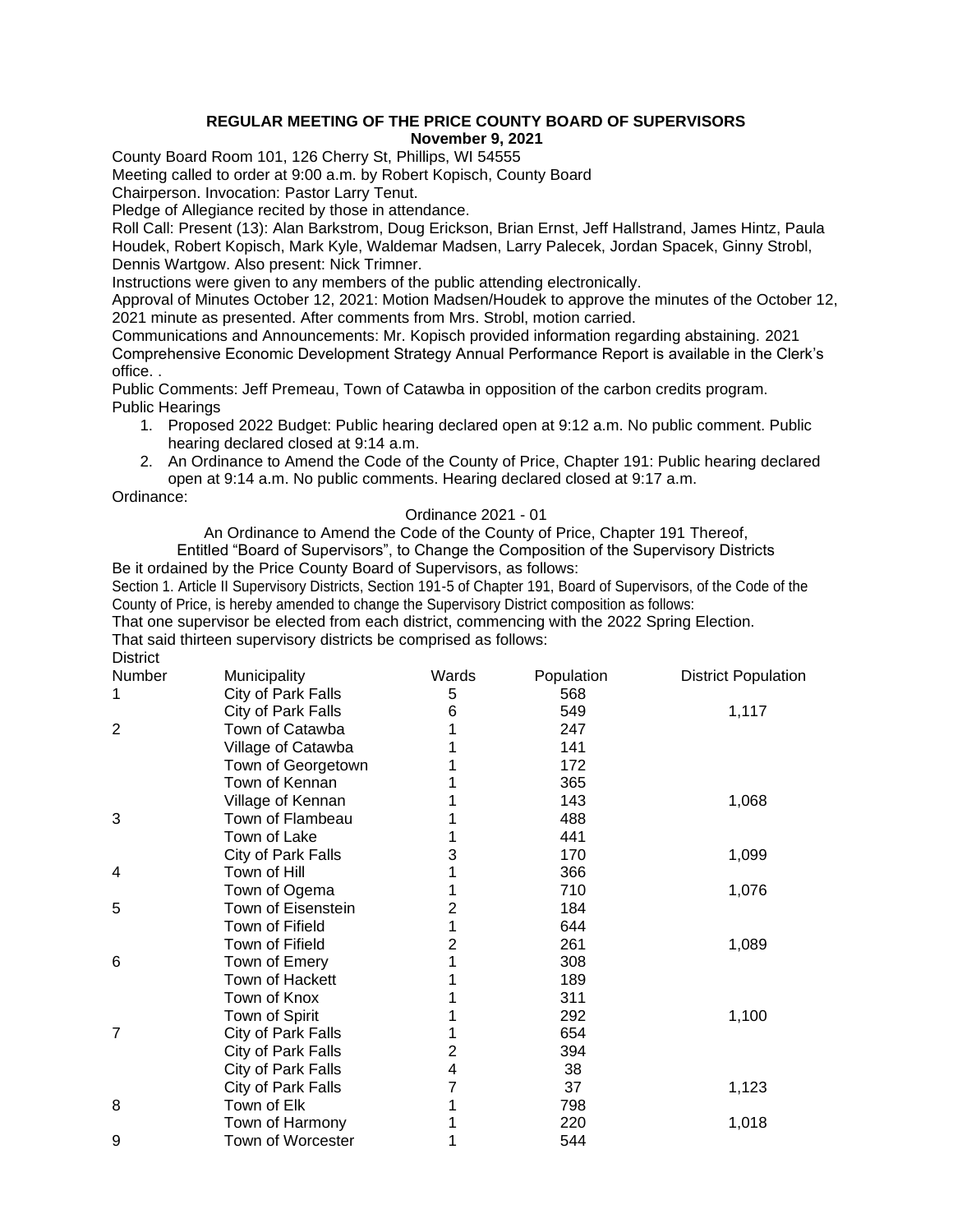|    | Town of Worcester                          | 3 | 481 | 1,025  |
|----|--------------------------------------------|---|-----|--------|
| 10 | Town of Eisenstein                         |   | 441 |        |
|    | Town of Lake                               | 2 | 665 | 1,106  |
| 11 | City of Phillips                           | 2 | 109 |        |
|    | City of Phillips                           | 3 | 499 |        |
|    | City of Phillips                           | 4 | 502 | 1,110  |
| 12 | Town of Ogema                              | 2 | 17  |        |
|    | <b>Town of Prentice</b>                    |   | 440 |        |
|    | Village of Prentice                        |   | 563 | 1,020  |
| 13 | Town of Elk                                | 2 | 162 |        |
|    | City of Phillips                           |   | 423 |        |
|    | Town of Worcester                          | 2 | 518 | 1,103  |
|    | <b>Total County Population 2020 census</b> |   |     | 14,054 |

All ordinances in conflict with, or contrary to the terms of this ordinance are hereby repealed. Section 2. Effective date.

This ordinance shall be effective as of November 15, 2021. The County Board Chair shall file a certified copy of the Price County Redistricting Plan with the Secretary of State.

Submitted by the Price County Redistricting Committee: s/Robert D. Kopisch, Chair; Alan Barkstrom; Jeff Hallstrand; Paula Houdek; Jean Gottwald. Reviewed by County Administrator: s/Nicholas Trimner. Adopted by the Price County Board of Supervisors this 9<sup>th</sup> day of November 2021. s/Robert Kopisch, County Board Chair; Jean Gottwald, County Clerk. For:13, Against: 0.

Motion Spacek/Madsen to consider ordinance for adoption. Roll call vote on ordinance adoption: Yes (13): Barkstrom, Erickson, Ernst, Hallstrand, Hintz, Houdek, Kopisch, Kyle, Madsen, Palecek, Spacek, Strobl, Wartgow. No (0). Motion carried.

Resolutions:

# Resolution 47-21

2021 Property Tax Levy

BE IT RESOLVED, by the Price County Board of Supervisors, duly assembled in Annual Session, this 9<sup>th</sup> day of November 2021, that the budget prepared by the Executive Committee, which has been approved by action of the Price County Board of Supervisors, be and hereby levied against the tax districts in Price County, and that the County Clerk be and hereby is authorized and directed to appropriate the levy to each tax district as provided by law: 2021 Property Tax Levy, payable in 2022: \$10,980,439. Submitted by: s/Robert D. Kopisch, Chair, Price County Board of Supervisors. Reviewed by County Administrator: s/Nicholas Trimner. Adopted by the Price County Board of Supervisors this 9<sup>th</sup> day of November 2021. s/Robert D. Kopisch, County Board Chair; Jean Gottwald, County Clerk. For: 12, Against: 1.

Motion Wartgow/Palecek to approve the resolution with a dollar amount of \$10,980,439. Roll call vote on resolution adoption: Yes (12): Barkstrom, Erickson, Hallstrand, Hintz, Houdek, Kopisch, Kyle, Madsen, Palecek, Spacek, Strobl, Wartgow. No (1): Ernst. Motion carried.

#### Resolution 48-21

### Authorize the Issuance of Tax Deed for 2018

WHEREAS, the Treasurer of Price County has issued 2018 tax certificates on properties for nonpayment of real estate taxes; and

WHEREAS, the owners or claimants of the parcels have not satisfied redemption of said tax certificates and that said parcels continue to remain unredeemed.

NOW, THEREFORE BE IT RESOLVED, by the Price County Board of Supervisors that the County Clerk be and is hereby ordered to issue tax deed against the properties listed as attached on the unredeemed tax certificates for 2018 and also those prior years pursuant to §75.14 Wisconsin Statutes, excepting that no tax deed will be taken for any property with visible evidence of contamination or determined to not be in the best interest of the County.

BE IT FURTHER RESOLVED that the Executive Committee will have final authority in deciding if said tax deed properties are processed as tax deed pursuant to §75.14 Wisconsin Statutes or processed as in rem pursuant to §75.521 Wisconsin Statutes.

Submitted by the Price County Executive Committee. s/Robert D. Kopisch, Chair; James Hintz; Paula Houdek, Larry Palecek, Dennis Wartgow. Reviewed by County Administrator: s/Nicholas Trimner. Adopted by the Price County Board of Supervisors this 9th day of November 2021. s/Robert D. Kopisch, County Board Chair; Jean Gottwald, County Clerk. For: 13, Against: 0.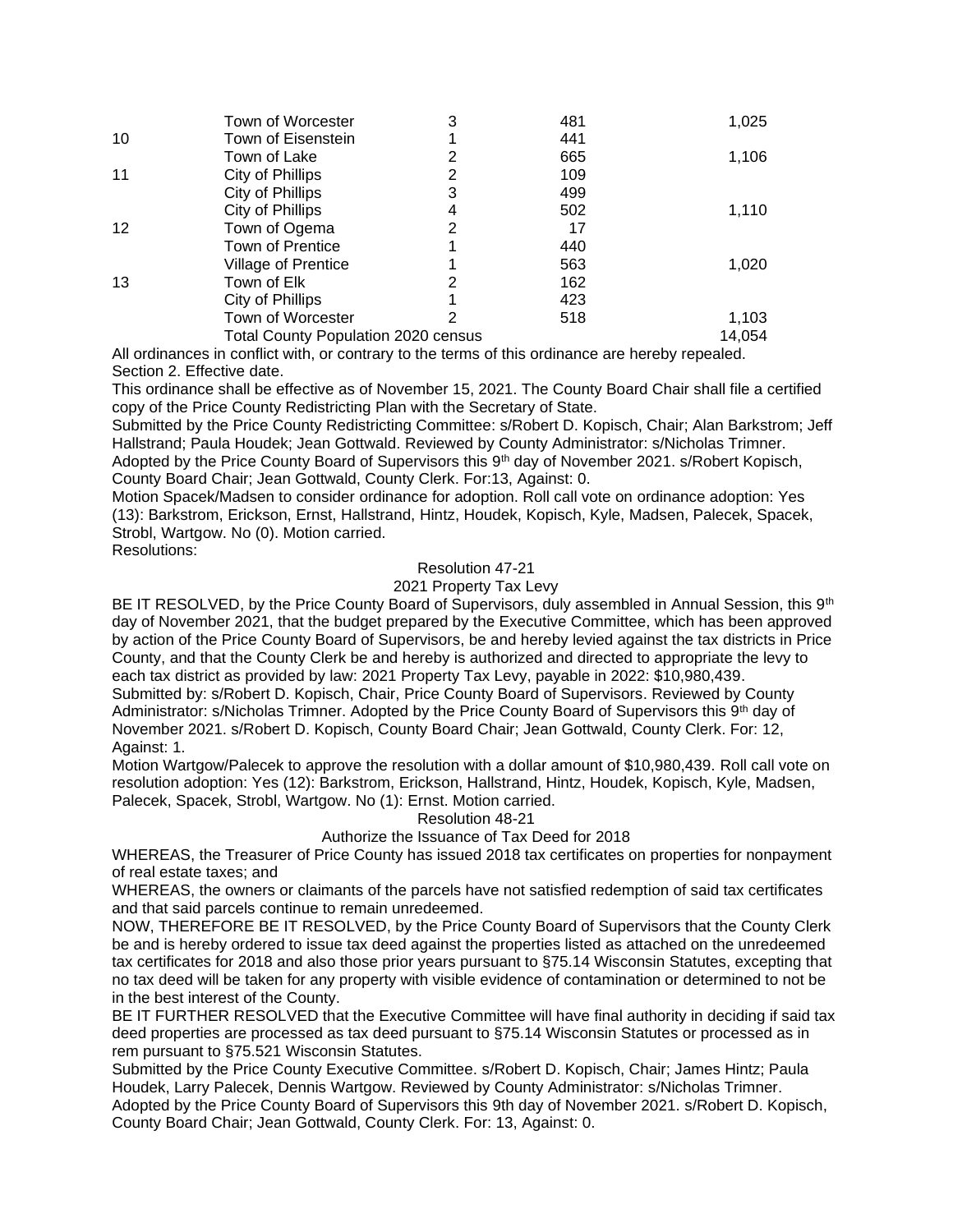Motion Houdek/Madsen to consider resolution for adoption. Roll call vote on resolution adoption: Yes (13): Barkstrom, Erickson, Ernst, Hallstrand, Hintz, Houdek, Kopisch, Kyle, Madsen, Palecek, Spacek, Strobl, Wartgow. No (0). Motion carried.

### Resolution 49-21

Create Part-time Position: Additional Public Health Nurse

WHEREAS, the American Rescue Plan Act (ARPA) established the Coronavirus State Fiscal Recovery Fund and the Coronavirus Local Fiscal Recovery Fund to support local health departments to meet their needs related to response from the COVID-19 pandemic; and

WHEREAS, the Fiscal Recovery Funds provides resources to meet and address the emergent public health needs, including measures to counter the spread of COVID-19, provisions of care to those impacted by the virus and programs or services that address disparities in public health that have been exacerbated by the pandemic; and

WHEREAS, the Center for Disease Control Public Health Workforce Development Strategies, along with the Wisconsin Department of Health Services, expect that local public health agencies will need to establish, expand, train and sustain the local public health workforce to support jurisdictional COVID-19 prevention, preparedness, response and recovery initiatives, including school based programs by using available funds to recruit, hire and train personnel to address projected jurisdictional COVID-19 response needs over the performance period, including hiring personnel to build capacity to address local public health priorities deriving from COVID-19; and

WHEREAS, various sources, specific to local public health, are available to provide funding for improving the workforce for local public health departments with approximately \$395,000 awarded to Price County covering the period from March 2021 through December 2024; providing for an additional public health nurse in the Health and Human Services Department; and

WHEREAS, this position will help with COVID response and other duties that improve and supplement programs that have been put on hold during the pandemic; and

WHEREAS, at their November 3, 2021 meeting, the Health and Human Services Board approved creation of a new part-time Public Health Nurse position.

NOW THEREFORE BE IT RESOLVED that the Price County Board of Supervisors does hereby approve the creation of an additional regular part-time Public Health Nurse position in the Health and Human Services Department with a pay scale position of Grade H, with the understanding that the position will only remain active as long as outside funding is provided.

Fiscal impact: None

Submitted by the Price County Administration Committee. s/Dennis Wartgow, Chair; Alan Barkstrom; Jeff Hallstrand; Robert Kopisch; Jordan Spacek. Reviewed by County Administrator :s/Nicholas Trimner Adopted by the Price County Board of Supervisors this 9th day of November 2021, s/Robert D. Kopisch, County Board Chair; Jean Gottwald, County Clerk. For: 13, Against: 0.

Motion Houdek/Wartgow to consider resolution for adoption. Roll call vote on resolution adoption: Yes (13): Barkstrom, Erickson, Ernst, Hallstrand, Hintz, Houdek, Kopisch, Kyle, Madsen, Palecek, Spacek, Strobl, Wartgow. No (0). Motion carried.

#### Resolution 50-21

Jurisdictional Transfer Agreement

# County Forest Road 700 (Town of Harmony)

WHEREAS, the functional/jurisdictional relationship of the proposed county forest and local road systems have been co-operatively reviewed by all entities; and

WHEREAS, changes in the jurisdiction of the designated road system in the Township of Harmony have been agreed to by the township and Price County; and

WHEREAS, consistent with those agreed to changes, the Township of Harmony has passed a resolution dated the 10<sup>th</sup> day of August 2021 approving the specific jurisdictional transfer described herein.

NOW THEREFORE BE IT RESOLVED that Price County agrees to transfer maintenance, jurisdiction and ownership of underlying right-of-way for .65 mile of County Forest Road 700 (East Georgetown Fire Lane) as shown on the attached map; and

BE IT ALSO FURTHER RESOLVED that the effective date of jurisdictional transfer of road and right-ofway is upon the approval by the Wisconsin Department of Transportation.

Submitted by: Price County Forestry and Parks Committee. s/Jeff Hallstrand, Chair; Brian Ernst; Jordan Spacek; Ginny Strobl. Reviewed by County Administrator: s/Nicholas Trimner. Adopted by the Price County Board of Supervisors this 9th day of November 2021. s/Robert D. Kopisch, County Board Chair; Jean Gottwald, County Clerk. For: 13, Against: 0.

Motion Strobl/Spacek to consider resolution for adoption. Roll call vote on resolution adoption: Yes (13):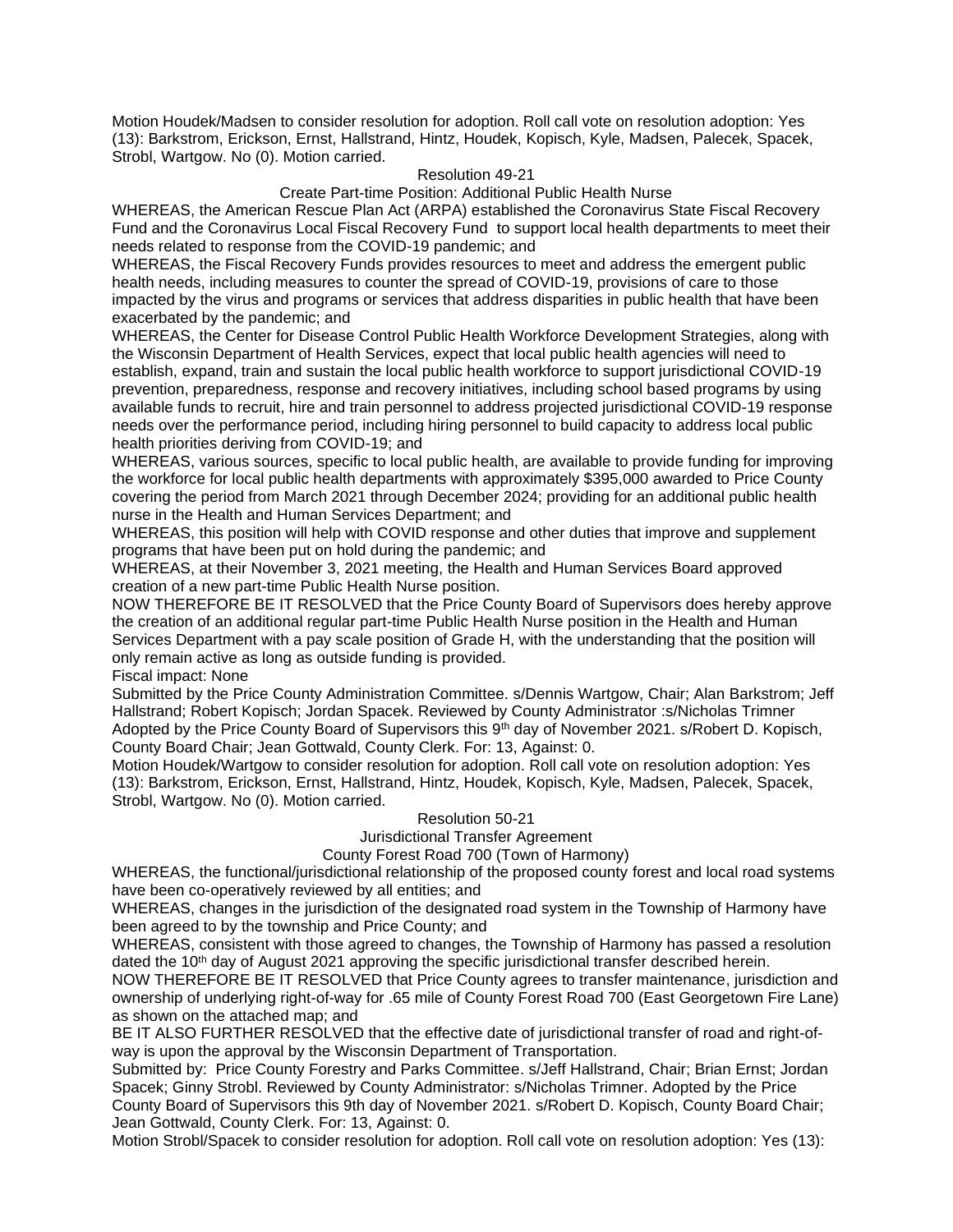Barkstrom, Erickson, Ernst, Hallstrand, Hintz, Houdek, Kopisch, Kyle, Madsen, Palecek, Spacek, Strobl, Wartgow. No (0). Motion carried.

Resolution - Designating General Fund Money for Parcel Replanting (23-21): Not ready for consideration. Appointments:

- 1. Health and Human Services Board three-year term to expire 12/31/2024 (Dennis Wartgow, Mark Kyle, Gerald Swenson): Motion Houdek/Hallstrand to approve the appointments.
- 2. Ogema Library Board three-year term to expires 12/31/2024: Town of Ogema is making the appointment.
- 3. Veterans Service Commission three-year term to expires 12/31/2024 (Richard Lapp, Douglas Moquin): Motion Houdek/Spacek to approve the appointments.
- 4. County Election Board of Canvass two-year term expires 12/31/23 (Sandra Behling, Shirley Smith): Motion Erickson/Barkstrom to approve the appointments.

## Miscellaneous:

1. Forestry and Parks – 2022 Annual Work Plan: Motion Ernst/Hallstrand to approve the plan as presented. Motion carried.

Committee of the Whole at 9:34 a.m.

- 1. County Administrator Report Nick Trimner
	- a. 2021 Financial Summary Report as of 10/31/21: Reviewed current status. Weimers Dam project is in process. Air conditioning system in the Normal Building was an unexpected cost. Health & Human Services Department is on budget. Animal Control revenue budget has been met. Cash on hand is reflecting ARPA funds and loan advancements received. Sales tax is doing well. Stumpage revenue is on schedule.
	- b. American Recovery Plan Act update: Review of funds received and project spending. Items under \$25,000 can be approved by the County Administrator. Other projects will come to the County Board for approval. Explained how loss of revenue calculation worked.
	- c. Future of Fairgrounds Property: Advertised for any parties interested in purchase of the property. Options to review: sell property; retain ownership and make improvements; retain ownership at status quo.
- 2. Board Chair Report Robert Kopisch
	- a. COVID-19 pandemic update: Price County continues to be in the very high case level status.
	- b. Develop a Forest Carbon Offset Project for County Owned Land: Taylor Fritsch,
		- Environmental Attorney from Michael Best and Josh Strauss from BlueSource joined the meeting.

Public comment reopened. Joe Fox from Town of Worcester in opposition. No other comments received.

Discussed process. Has been discussed at various committee and Board meetings. Nick has worked with legal counsel and BlueSource rep to bring the discussion forward. Mr. Strauss explained that the County's forest harvests will not change. Joe Grapa explained the County's harvesting procedure with the State of Wisconsin and the schedule that maintains the forest's sustainability. Standard is based on the past 10 years' harvests. Marketability could affect the timber sale process, but not the integrity of the county's harvesting schedule. 72,000 of productive acres would be in the program.

- i. Closed Session: Announcement and motion Wartgow/Barkstrom to adjourn to closed session at 11:02 a.m. pursuant to the exemption in Wis. State Statute 19.85 (e) Deliberating or negotiating the purchasing of public properties, the investing of public funds, or conducting other specified public business, whenever competitive or bargaining reasons require a closed session. For the purpose of:
	- (i) Negotiate Potential Contract with Bluesource for Forest Carbon Offset Project Development
	- (ii) Motion to Return to Open Session

ii.Take Action, as needed, on closed session items: None.

Roll call vote: Yes (12): Barkstrom, Erickson, Ernst, Hallstrand, Houdek, Kopisch, Kyle, Madsen, Palecek, Spacek, Strobl, Wartgow. No (1): Hintz. Motion carried.

Motion Madsen/Houdek to return to open session at 11:35 a.m. Roll call vote: Yes (13): Barkstrom, Erickson, Ernst, Hallstrand, Hintz, Houdek, Kopisch, Kyle, Madsen, Palecek, Spacek, Strobl, Wartgow. No (0). Motion carried.

Motion Wartgow/Ernst to direct the County Administrator to move forward with negotiations with BlueSource and present a contract for consideration at a future County Board meeting. Roll call vote: Yes